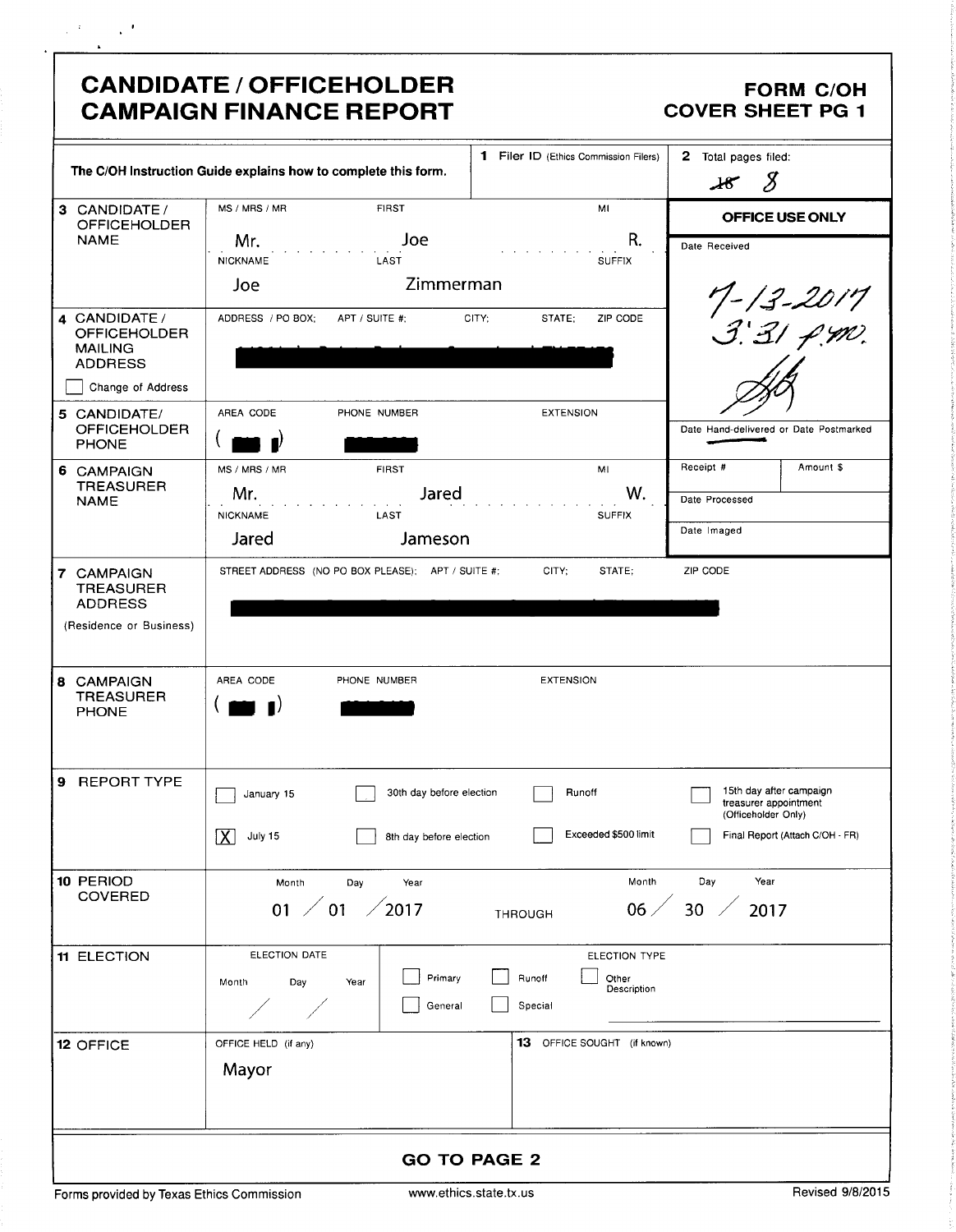### CANDIDATE / OFFICEHOLDER FORM C/OH **CAMPAIGN FINANCE REPORT**

 $\sim$ 

 $\chi^2/\chi^2$ 

| 14 C/OH NAME                                                                      | Joe R. Zimmerman                                                                                                    |                                                                                                                                                                                                                                                                                                                                                                         | <b>15</b> Filer ID (Ethics Commission Filers)                                                                                                                                               |  |  |
|-----------------------------------------------------------------------------------|---------------------------------------------------------------------------------------------------------------------|-------------------------------------------------------------------------------------------------------------------------------------------------------------------------------------------------------------------------------------------------------------------------------------------------------------------------------------------------------------------------|---------------------------------------------------------------------------------------------------------------------------------------------------------------------------------------------|--|--|
| <b>16 NOTICE FROM</b><br><b>POLITICAL</b><br>COMMITTEE(S)                         | OF SUCH EXPENDITURES.                                                                                               | THIS BOX IS FOR NOTICE OF POLITICAL CONTRIBUTIONS ACCEPTED OR POLITICAL EXPENDITURES MADE BY POLITICAL COMMITTEES TO<br>SUPPORT THE CANDIDATE / OFFICEHOLDER. THESE EXPENDITURES MAY HAVE BEEN MADE WITHOUT THE CANDIDATE'S OR OFFICEHOLDER'S<br>KNOWLEDGE OR CONSENT. CANDIDATES AND OFFICEHOLDERS ARE REQUIRED TO REPORT THIS INFORMATION ONLY IF THEY RECEIVE NOTICE |                                                                                                                                                                                             |  |  |
|                                                                                   | <b>COMMITTEE TYPE</b>                                                                                               | <b>COMMITTEE NAME</b>                                                                                                                                                                                                                                                                                                                                                   |                                                                                                                                                                                             |  |  |
|                                                                                   | <b>GENERAL</b>                                                                                                      |                                                                                                                                                                                                                                                                                                                                                                         |                                                                                                                                                                                             |  |  |
|                                                                                   | <b>SPECIFIC</b>                                                                                                     | COMMITTEE ADDRESS                                                                                                                                                                                                                                                                                                                                                       |                                                                                                                                                                                             |  |  |
|                                                                                   |                                                                                                                     | COMMITTEE CAMPAIGN TREASURER NAME                                                                                                                                                                                                                                                                                                                                       |                                                                                                                                                                                             |  |  |
| <b>Additional Pages</b>                                                           |                                                                                                                     |                                                                                                                                                                                                                                                                                                                                                                         |                                                                                                                                                                                             |  |  |
|                                                                                   |                                                                                                                     | COMMITTEE CAMPAIGN TREASURER ADDRESS                                                                                                                                                                                                                                                                                                                                    |                                                                                                                                                                                             |  |  |
| <b>17 CONTRIBUTION</b><br><b>TOTALS</b>                                           | $\mathbf{1}$ .                                                                                                      | TOTAL POLITICAL CONTRIBUTIONS OF \$50 OR LESS (OTHER THAN<br>PLEDGES, LOANS, OR GUARANTEES OF LOANS), UNLESS ITEMIZED                                                                                                                                                                                                                                                   | \$<br>0.00                                                                                                                                                                                  |  |  |
|                                                                                   | 2.<br><b>TOTAL POLITICAL CONTRIBUTIONS</b><br>1,000.00<br>\$<br>(OTHER THAN PLEDGES, LOANS, OR GUARANTEES OF LOANS) |                                                                                                                                                                                                                                                                                                                                                                         |                                                                                                                                                                                             |  |  |
| <b>EXPENDITURE</b><br><b>TOTALS</b>                                               | 3.                                                                                                                  | TOTAL POLITICAL EXPENDITURES OF \$100 OR LESS,<br>UNLESS ITEMIZED                                                                                                                                                                                                                                                                                                       | 0.00<br>\$                                                                                                                                                                                  |  |  |
|                                                                                   | <b>TOTAL POLITICAL EXPENDITURES</b><br>4.                                                                           | 12,824.00<br>\$                                                                                                                                                                                                                                                                                                                                                         |                                                                                                                                                                                             |  |  |
| <b>CONTRIBUTION</b><br><b>BALANCE</b>                                             | 5.<br>TOTAL POLITICAL CONTRIBUTIONS MAINTAINED AS OF THE LAST DAY<br>OF REPORTING PERIOD                            | \$<br>22,782.19                                                                                                                                                                                                                                                                                                                                                         |                                                                                                                                                                                             |  |  |
| <b>OUTSTANDING</b><br><b>LOAN TOTALS</b>                                          | 6.<br>TOTAL PRINCIPAL AMOUNT OF ALL OUTSTANDING LOANS AS OF THE<br>LAST DAY OF THE REPORTING PERIOD                 | \$<br>0.00                                                                                                                                                                                                                                                                                                                                                              |                                                                                                                                                                                             |  |  |
| <b>MARRAY</b><br>18 AFFIDAVIT<br><b>POV</b><br><b>CONFIDENTIAL CONFIDENCE</b>     | <b>PETRON</b>                                                                                                       | lswear∆o<br>under Title \5, Election Code.                                                                                                                                                                                                                                                                                                                              | effigal, under penalty of perjury, that the accompanying report is<br>true and correct and includes all information required to be reported by me<br>Signature of Candidate or Officeholder |  |  |
| AFFIX NOTARY STAMP / SEALABOVE<br>Sworn to and subscribed before me, by the said. |                                                                                                                     | mikMes                                                                                                                                                                                                                                                                                                                                                                  |                                                                                                                                                                                             |  |  |
| day                                                                               |                                                                                                                     | to certify which, witness my hand and seal of office.                                                                                                                                                                                                                                                                                                                   |                                                                                                                                                                                             |  |  |
| Signature of officer administering oath                                           |                                                                                                                     | Printed name of officer administering oath                                                                                                                                                                                                                                                                                                                              | Title of officer administering oath                                                                                                                                                         |  |  |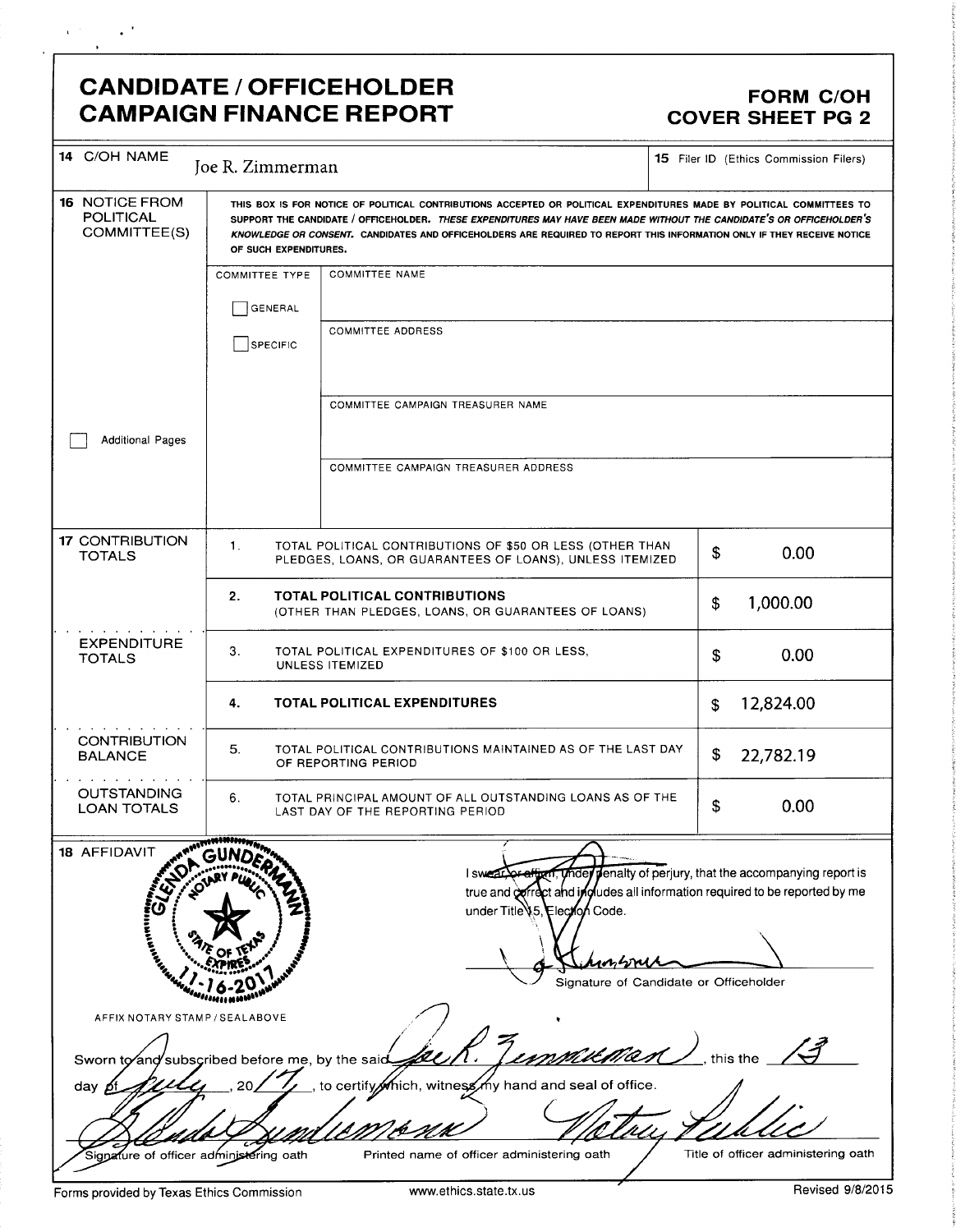## SUBTOTALS - C/OH FORM C/OH

 $\chi^2/\chi^2$ 

 $\sim 10^6$  $\sim$ 

# COVER SHEET PG 3

| 19 FILER NAME      | Joe R. Zimmerman                                                                      | 20 Filer ID (Ethics Commission Filers) |                                  |
|--------------------|---------------------------------------------------------------------------------------|----------------------------------------|----------------------------------|
|                    | 21 SCHEDULE SUBTOTALS<br>NAME OF SCHEDULE                                             |                                        | <b>SUBTOTAL</b><br><b>AMOUNT</b> |
| $\mathbf{X}$<br>1. | SCHEDULE A1: MONETARY POLITICAL CONTRIBUTIONS                                         |                                        | 1,000.00<br>\$                   |
| 2.                 | SCHEDULE A2: NON-MONETARY (IN-KIND) POLITICAL CONTRIBUTIONS                           |                                        | \$                               |
| З.                 | SCHEDULE B: PLEDGED CONTRIBUTIONS                                                     |                                        | \$                               |
| 4.                 | SCHEDULE E: LOANS                                                                     |                                        | \$                               |
| 5.<br>$ {\bf X} $  | SCHEDULE F1: POLITICAL EXPENDITURES MADE FROM POLITICAL CONTRIBUTIONS                 |                                        | \$12,824.00                      |
| 6.                 | SCHEDULE F2: UNPAID INCURRED OBLIGATIONS                                              |                                        | \$                               |
| 7.                 | SCHEDULE F3: PURCHASE OF INVESTMENTS MADE FROM POLITICAL CONTRIBUTIONS                |                                        | \$                               |
| 8.                 | SCHEDULE F4: EXPENDITURES MADE BY CREDIT CARD                                         |                                        | \$                               |
| 9.                 | SCHEDULE G: POLITICAL EXPENDITURES MADE FROM PERSONAL FUNDS                           |                                        | \$                               |
| 10.                | SCHEDULE H: PAYMENT MADE FROM POLITICAL CONTRIBUTIONS TO A BUSINESS OF C/OH           |                                        | \$                               |
| 11.                | SCHEDULE I: NON-POLITICAL EXPENDITURES MADE FROM POLITICAL CONTRIBUTIONS              |                                        | \$                               |
| 12.                | SCHEDULE K: INTEREST, CREDITS, GAINS, REFUNDS, AND CONTRIBUTIONS<br>RETURNED TO FILER |                                        | \$                               |
|                    |                                                                                       |                                        |                                  |

 $\bar{t}$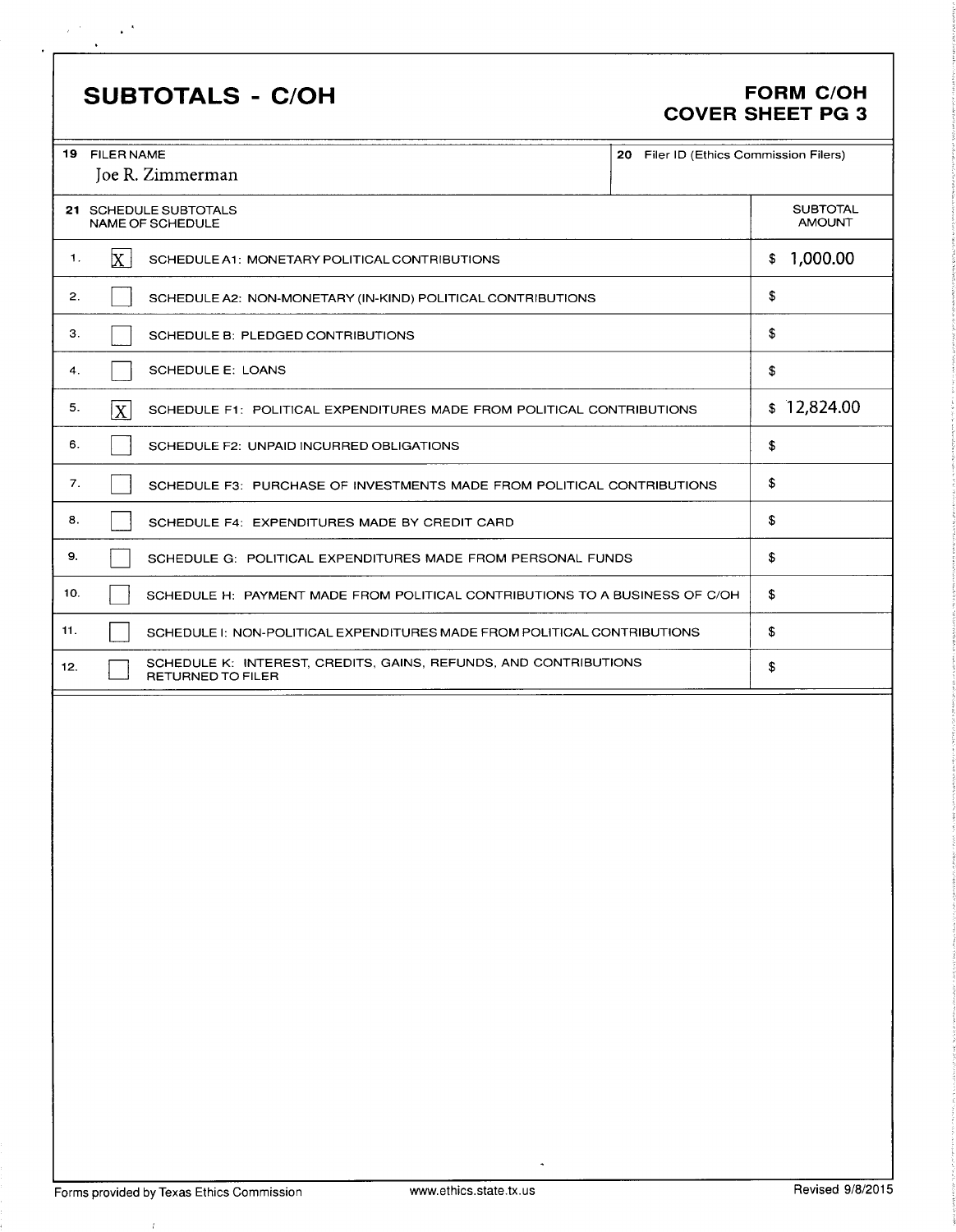|                                  | The Instruction Guide explains how to complete this form.                                                                                                        | 1 Total pages Schedule A1:                                   |
|----------------------------------|------------------------------------------------------------------------------------------------------------------------------------------------------------------|--------------------------------------------------------------|
| 2 FILER NAME<br>Joe R. Zimmerman |                                                                                                                                                                  | 3 Filer ID (Ethics Commission Filers)                        |
| 4 Date                           | 5 Full name of contributor                                                                                                                                       | 7 Amount of contribution (\$)                                |
| 01/19/17                         | Brent & Dr. Mazie Leftwich<br>the contract of the contract of the contract of the contract of the contract of<br>6 Contributor address;<br>City; State; Zip Code | \$1,000.00                                                   |
|                                  | Principal occupation / Job title (See Instructions)<br>9.                                                                                                        | <b>Employer (See Instructions)</b>                           |
| Date                             | Full name of contributor                                                                                                                                         | Amount of contribution (\$)                                  |
|                                  | والمتابع المالية والمتابع المتابع المتابع المتابع المتابع المتابع المتابع المتابع المتابع المتابع المتابع<br>Contributor address;<br>City; State; Zip Code       |                                                              |
|                                  | Principal occupation / Job title (See Instructions)                                                                                                              | Employer (See Instructions)                                  |
| Date                             | Full name of contributor                                                                                                                                         | $\Box$ out-of-state PAC (ID#:<br>Amount of contribution (\$) |
|                                  | and a series of the company of the series<br>Contributor address; City; State; Zip Code                                                                          |                                                              |
|                                  | Principal occupation / Job title (See Instructions)                                                                                                              | Employer (See Instructions)                                  |
| Date                             | Full name of contributor                                                                                                                                         | Amount of contribution (\$)                                  |
|                                  | المناور والمتناور والمناور والمناور والمتناور والمناور والمناور<br>Contributor address;<br>City;<br>State; Zip Code                                              | the contract of the contract of the                          |
|                                  | Principal occupation / Job title (See Instructions)                                                                                                              | Employer (See Instructions)                                  |
|                                  |                                                                                                                                                                  |                                                              |
|                                  |                                                                                                                                                                  |                                                              |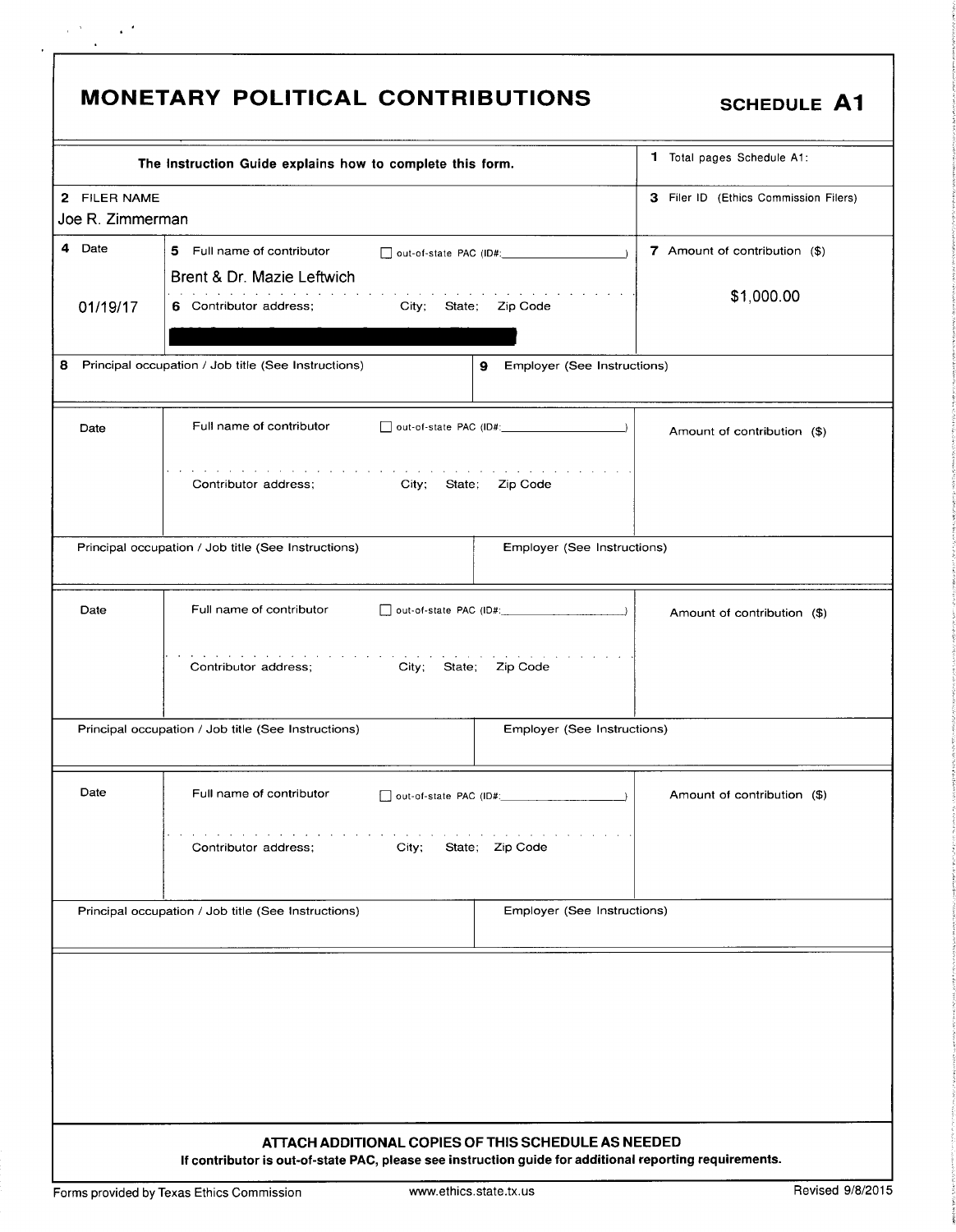$\chi^2/\chi^2$ 

 $\sim$   $^{\prime}$  $\mathbf{r}$ 

| <b>EXPENDITURE CATEGORIES FOR BOX 8(a)</b> |  |  |  |
|--------------------------------------------|--|--|--|
|--------------------------------------------|--|--|--|

| Advertising Expense<br>Accounting/Banking<br>Consulting Expense<br>Contributions/Donations Made By<br>Candidate/Officeholder/Political Committee<br>Credit Card Payment | Fees                               | Event Expense<br>Food/Beverage Expense<br>Gift/Awards/Memorials Expense<br>Legal Services<br>The Instruction Guide explains how to complete this form. | Polling Expense<br><b>Printing Expense</b> | Loan Repayment/Reimbursement<br>Office Overhead/Rental Expense<br>Salaries/Wages/Contract Labor | Solicitation/Fundraising Expense<br>Transportation Equipment & Related Expense<br><b>Travel In District</b><br><b>Travel Out Of District</b><br>Other (enter a category not listed above) |  |
|-------------------------------------------------------------------------------------------------------------------------------------------------------------------------|------------------------------------|--------------------------------------------------------------------------------------------------------------------------------------------------------|--------------------------------------------|-------------------------------------------------------------------------------------------------|-------------------------------------------------------------------------------------------------------------------------------------------------------------------------------------------|--|
| 1 Total pages Schedule F1: 2 FILER NAME                                                                                                                                 | Joe R. Zimmerman                   |                                                                                                                                                        |                                            |                                                                                                 | 3 Filer ID (Ethics Commission Filers)                                                                                                                                                     |  |
| 4 Date<br>01/21/17                                                                                                                                                      | 5 Payee name<br>Magana Media       |                                                                                                                                                        |                                            |                                                                                                 |                                                                                                                                                                                           |  |
| 6 Amount $($)$<br>\$1,250.00                                                                                                                                            | 7 Payee address;                   | City; State; Zip Code                                                                                                                                  |                                            |                                                                                                 |                                                                                                                                                                                           |  |
| 8<br><b>PURPOSE</b><br>ОF<br><b>EXPENDITURE</b>                                                                                                                         | <b>Advertising Expense</b>         | (a) Category (See Categories listed at the top of this schedule)                                                                                       |                                            | (b) Description                                                                                 | Check if travel outside of Texas. Complete Schedule T.<br>Check if Austin, TX, officeholder living expense                                                                                |  |
| 9 Complete ONLY if direct<br>expenditure to benefit C/OH                                                                                                                |                                    | Candidate / Officeholder name                                                                                                                          |                                            | Office sought                                                                                   | Office held                                                                                                                                                                               |  |
| Date                                                                                                                                                                    | Payee name                         |                                                                                                                                                        |                                            |                                                                                                 |                                                                                                                                                                                           |  |
| 02/05/17                                                                                                                                                                |                                    | Icenhower Consulting, LLC                                                                                                                              |                                            |                                                                                                 |                                                                                                                                                                                           |  |
| Amount (\$)<br>\$500.00                                                                                                                                                 | Payee address;                     | City; State; Zip Code                                                                                                                                  |                                            |                                                                                                 |                                                                                                                                                                                           |  |
| <b>PURPOSE</b><br><b>OF</b><br><b>EXPENDITURE</b>                                                                                                                       | <b>Consulting Expense</b>          | Category (See Categories listed at the top of this schedule)                                                                                           |                                            | Description                                                                                     | Check if travel outside of Texas. Complete Schedule T.<br>Check if Austin, TX, officeholder living expense                                                                                |  |
| Complete ONLY if direct<br>expenditure to benefit C/OH                                                                                                                  |                                    | Candidate / Officeholder name                                                                                                                          |                                            | Office sought                                                                                   | Office held                                                                                                                                                                               |  |
| Date<br>02/06/17                                                                                                                                                        | Payee name<br>Fort Bend Boys Choir |                                                                                                                                                        |                                            |                                                                                                 |                                                                                                                                                                                           |  |
| Amount (\$)<br>\$2,600.00                                                                                                                                               | Payee address;                     | City; State; Zip Code                                                                                                                                  |                                            |                                                                                                 |                                                                                                                                                                                           |  |
| <b>PURPOSE</b><br>OF<br><b>EXPENDITURE</b>                                                                                                                              | Contributions/Donations            | Category (See Categories listed at the top of this schedule)                                                                                           |                                            | Description                                                                                     | Check if travel outside of Texas. Complete Schedule T.<br>Check if Austin, TX, officeholder living expense                                                                                |  |
| Complete ONLY if direct<br>expenditure to benefit C/OH                                                                                                                  |                                    | Candidate / Officeholder name                                                                                                                          |                                            | Office sought                                                                                   | Office held                                                                                                                                                                               |  |
|                                                                                                                                                                         |                                    | ATTACH ADDITIONAL COPIES OF THIS SCHEDULE AS NEEDED                                                                                                    |                                            |                                                                                                 |                                                                                                                                                                                           |  |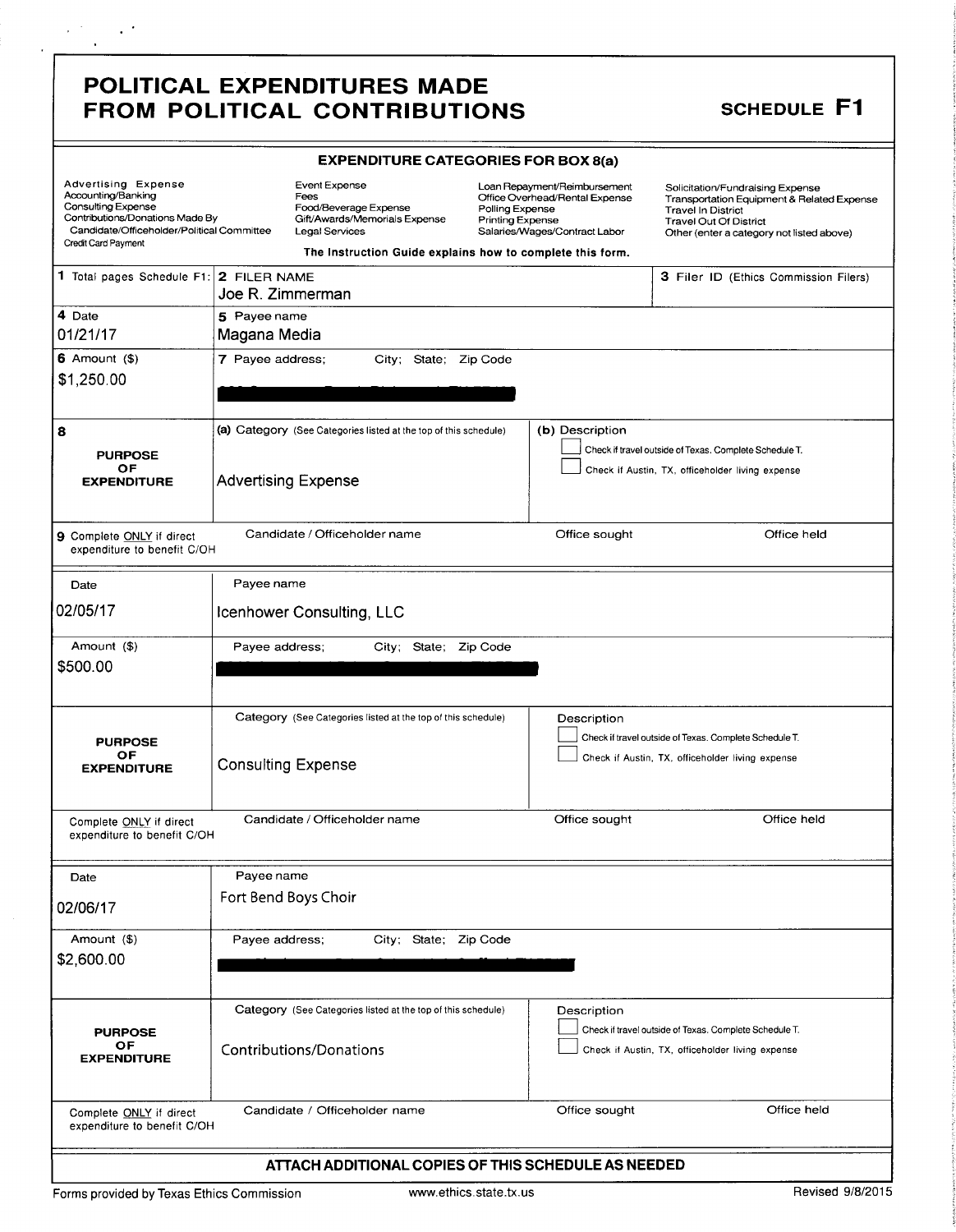$\sim$ 

 $\frac{1}{2}$  ,  $\frac{1}{2}$  $\ddot{\phantom{1}}$ 

| <b>EXPENDITURE CATEGORIES FOR BOX 8(a)</b> |  |  |  |
|--------------------------------------------|--|--|--|
|--------------------------------------------|--|--|--|

| Advertising Expense<br>Accounting/Banking<br><b>Consulting Expense</b><br>Contributions/Donations Made By<br>Candidate/Officeholder/Political Committee<br>Credit Card Payment |                  | Event Expense<br>Fees<br>Food/Beverage Expense<br>Gift/Awards/Memorials Expense<br>Legal Services<br>The Instruction Guide explains how to complete this form. |                       | Polling Expense<br><b>Printing Expense</b> | Loan Repayment/Reimbursement<br>Office Overhead/Rental Expense<br>Salaries/Wages/Contract Labor | Solicitation/Fundraising Expense<br>Transportation Equipment & Related Expense<br><b>Travel In District</b><br><b>Travel Out Of District</b><br>Other (enter a category not listed above) |             |
|--------------------------------------------------------------------------------------------------------------------------------------------------------------------------------|------------------|----------------------------------------------------------------------------------------------------------------------------------------------------------------|-----------------------|--------------------------------------------|-------------------------------------------------------------------------------------------------|-------------------------------------------------------------------------------------------------------------------------------------------------------------------------------------------|-------------|
| 1 Total pages Schedule F1: 2 FILER NAME                                                                                                                                        | Joe R. Zimmerman |                                                                                                                                                                |                       |                                            |                                                                                                 | 3 Filer ID (Ethics Commission Filers)                                                                                                                                                     |             |
| 4 Date<br>02/24/17                                                                                                                                                             | 5 Payee name     | <b>Grant A. Starr Foundation</b>                                                                                                                               |                       |                                            |                                                                                                 |                                                                                                                                                                                           |             |
| $6$ Amount $($)$<br>\$500.00                                                                                                                                                   | 7 Payee address; |                                                                                                                                                                | City; State; Zip Code |                                            |                                                                                                 |                                                                                                                                                                                           |             |
| 8<br><b>PURPOSE</b><br>ОF<br><b>EXPENDITURE</b>                                                                                                                                |                  | (a) Category (See Categories listed at the top of this schedule)<br>Contributions/Donations                                                                    |                       |                                            | (b) Description                                                                                 | Check if travel outside of Texas. Complete Schedule T.<br>Check if Austin, TX, officeholder living expense                                                                                |             |
| 9 Complete ONLY if direct<br>expenditure to benefit C/OH                                                                                                                       |                  | Candidate / Officeholder name                                                                                                                                  |                       |                                            | Office sought                                                                                   |                                                                                                                                                                                           | Office held |
| Date                                                                                                                                                                           | Payee name       |                                                                                                                                                                |                       |                                            |                                                                                                 |                                                                                                                                                                                           |             |
| 02/25/17                                                                                                                                                                       | Magana Media     |                                                                                                                                                                |                       |                                            |                                                                                                 |                                                                                                                                                                                           |             |
| Amount (\$)<br>\$1,250.00                                                                                                                                                      | Payee address;   |                                                                                                                                                                | City; State; Zip Code |                                            |                                                                                                 |                                                                                                                                                                                           |             |
| <b>PURPOSE</b><br>ОF<br><b>EXPENDITURE</b>                                                                                                                                     |                  | Category (See Categories listed at the top of this schedule)<br><b>Advertising Expense</b>                                                                     |                       |                                            | Description                                                                                     | Check if travel outside of Texas. Complete Schedule T.<br>Check if Austin, TX, officeholder living expense                                                                                |             |
| Complete ONLY if direct<br>expenditure to benefit C/OH                                                                                                                         |                  | Candidate / Officeholder name                                                                                                                                  |                       |                                            | Office sought                                                                                   |                                                                                                                                                                                           | Office held |
| Date<br>03/04/17                                                                                                                                                               | Payee name       | University of Houston Fort Bend Alumni Association                                                                                                             |                       |                                            |                                                                                                 |                                                                                                                                                                                           |             |
| Amount (\$)<br>\$500.00                                                                                                                                                        | Payee address:   |                                                                                                                                                                | City: State: Zip Code |                                            |                                                                                                 |                                                                                                                                                                                           |             |
| <b>PURPOSE</b><br>ОF<br><b>EXPENDITURE</b>                                                                                                                                     |                  | Category (See Categories listed at the top of this schedule)<br><b>Contributions/Donations</b>                                                                 |                       |                                            | Description                                                                                     | Check if travel outside of Texas. Complete Schedule T.<br>Check if Austin, TX, officeholder living expense                                                                                |             |
| Complete ONLY if direct<br>expenditure to benefit C/OH                                                                                                                         |                  | Candidate / Officeholder name                                                                                                                                  |                       |                                            | Office sought                                                                                   |                                                                                                                                                                                           | Office held |
|                                                                                                                                                                                |                  | ATTACH ADDITIONAL COPIES OF THIS SCHEDULE AS NEEDED                                                                                                            |                       |                                            |                                                                                                 |                                                                                                                                                                                           |             |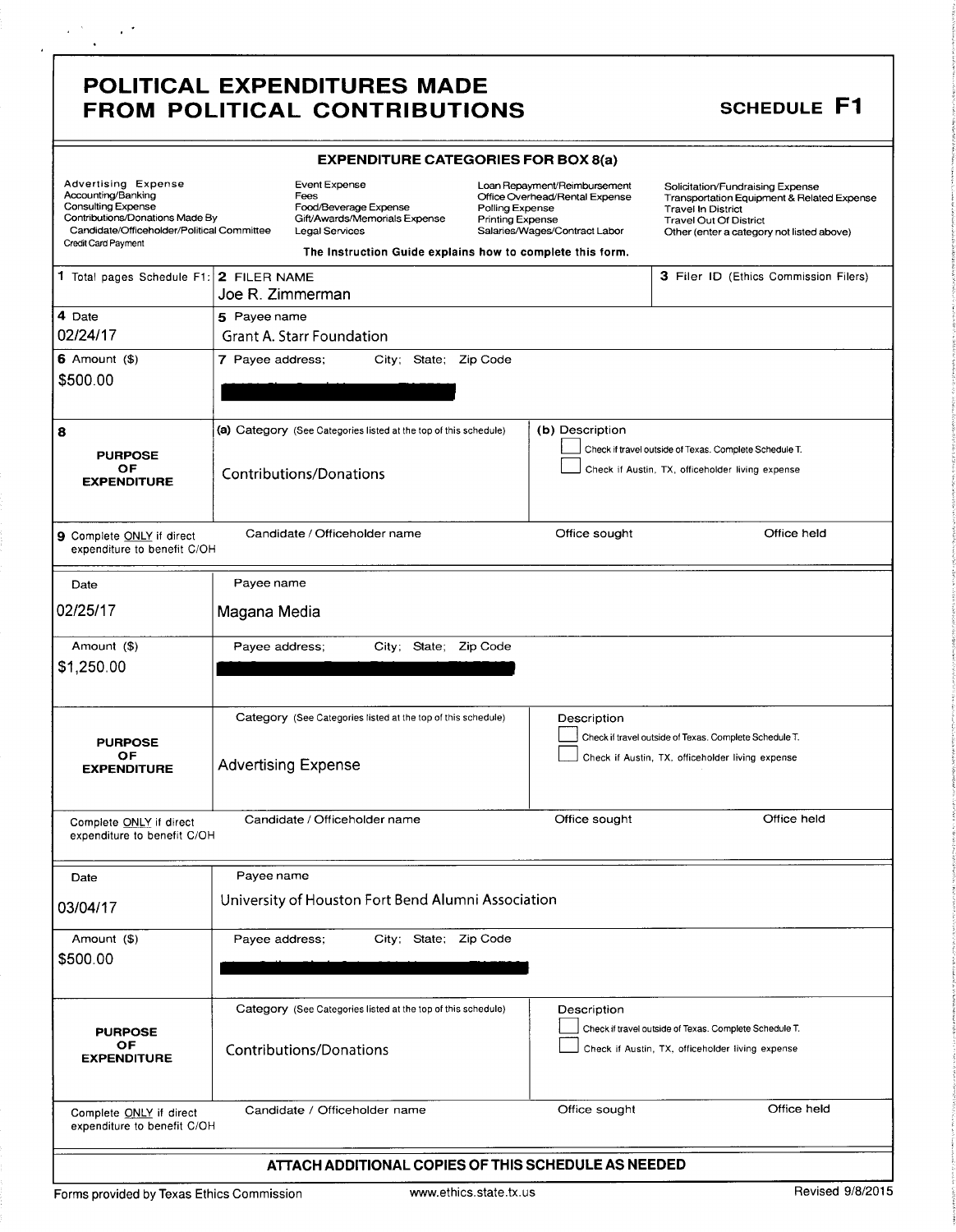$\sim$   $\sim$ 

 $\mathcal{L} \rightarrow \mathcal{L}$  $\ddot{\phantom{a}}$ 

| <b>EXPENDITURE CATEGORIES FOR BOX 8(a)</b> |  |  |
|--------------------------------------------|--|--|
|--------------------------------------------|--|--|

| <b>Advertising Expense</b><br>Accounting/Banking<br>Consulting Expense<br>Contributions/Donations Made By<br>Candidate/Officeholder/Political Committee<br>Credit Card Payment |                                  | Event Expense<br>Fees<br>Food/Beverage Expense<br>Gift/Awards/Memorials Expense<br><b>Legal Services</b><br>The Instruction Guide explains how to complete this form. | Polling Expense<br><b>Printing Expense</b> | Loan Repayment/Reimbursement<br>Office Overhead/Rental Expense<br>Salaries/Wages/Contract Labor | Solicitation/Fundraising Expense<br>Transportation Equipment & Related Expense<br><b>Travel In District</b><br><b>Travel Out Of District</b><br>Other (enter a category not listed above) |  |
|--------------------------------------------------------------------------------------------------------------------------------------------------------------------------------|----------------------------------|-----------------------------------------------------------------------------------------------------------------------------------------------------------------------|--------------------------------------------|-------------------------------------------------------------------------------------------------|-------------------------------------------------------------------------------------------------------------------------------------------------------------------------------------------|--|
| 1 Total pages Schedule F1:                                                                                                                                                     | 2 FILER NAME<br>Joe R. Zimmerman |                                                                                                                                                                       |                                            |                                                                                                 | 3 Filer ID (Ethics Commission Filers)                                                                                                                                                     |  |
| 4 Date<br>04/13/17                                                                                                                                                             | 5 Payee name<br>Magana Media     |                                                                                                                                                                       |                                            |                                                                                                 |                                                                                                                                                                                           |  |
| $6$ Amount $($)$<br>\$2,500.00                                                                                                                                                 | 7 Payee address:                 | City; State;                                                                                                                                                          | Zip Code                                   |                                                                                                 |                                                                                                                                                                                           |  |
| 8<br><b>PURPOSE</b><br>ОF<br><b>EXPENDITURE</b>                                                                                                                                |                                  | (a) Category (See Categories listed at the top of this schedule)<br><b>Advertising Expense</b>                                                                        |                                            | (b) Description                                                                                 | Check if travel outside of Texas. Complete Schedule T.<br>Check if Austin, TX, officeholder living expense                                                                                |  |
| 9 Complete ONLY if direct<br>expenditure to benefit C/OH                                                                                                                       |                                  | Candidate / Officeholder name                                                                                                                                         |                                            | Office sought                                                                                   | Office held                                                                                                                                                                               |  |
| Date                                                                                                                                                                           | Payee name                       |                                                                                                                                                                       |                                            |                                                                                                 |                                                                                                                                                                                           |  |
| 05/22/17                                                                                                                                                                       |                                  | <b>Icenhower Consulting</b>                                                                                                                                           |                                            |                                                                                                 |                                                                                                                                                                                           |  |
| Amount (\$)<br>\$750.00                                                                                                                                                        | Payee address;                   | City; State; Zip Code                                                                                                                                                 |                                            |                                                                                                 |                                                                                                                                                                                           |  |
| <b>PURPOSE</b><br>OF<br><b>EXPENDITURE</b>                                                                                                                                     |                                  | Category (See Categories listed at the top of this schedule)<br><b>Advertising Expense</b>                                                                            |                                            | Description                                                                                     | Check if travel outside of Texas. Complete Schedule T.<br>Check if Austin, TX, officeholder living expense                                                                                |  |
| Complete ONLY if direct<br>expenditure to benefit C/OH                                                                                                                         |                                  | Candidate / Officeholder name                                                                                                                                         |                                            | Office sought                                                                                   | Office held                                                                                                                                                                               |  |
| Date<br>05/24/17                                                                                                                                                               | Payee name<br>Magana Media       |                                                                                                                                                                       |                                            |                                                                                                 |                                                                                                                                                                                           |  |
| Amount (\$)<br>\$1,250.00                                                                                                                                                      | Payee address;                   | City: State:                                                                                                                                                          | Zip Code                                   |                                                                                                 |                                                                                                                                                                                           |  |
| <b>PURPOSE</b><br>ОF<br><b>EXPENDITURE</b>                                                                                                                                     |                                  | Category (See Categories listed at the top of this schedule)<br><b>Advertising Expense</b>                                                                            |                                            | Description                                                                                     | Check if travel outside of Texas. Complete Schedule T.<br>Check if Austin, TX, officeholder living expense                                                                                |  |
| Complete ONLY if direct<br>expenditure to benefit C/OH                                                                                                                         |                                  | Candidate / Officeholder name                                                                                                                                         |                                            | Office sought                                                                                   | Office held                                                                                                                                                                               |  |
|                                                                                                                                                                                |                                  | ATTACH ADDITIONAL COPIES OF THIS SCHEDULE AS NEEDED                                                                                                                   |                                            |                                                                                                 |                                                                                                                                                                                           |  |

Forms provided by Texas Ethics Commission www.ethics.state.tx.us Revised 9/8/2015